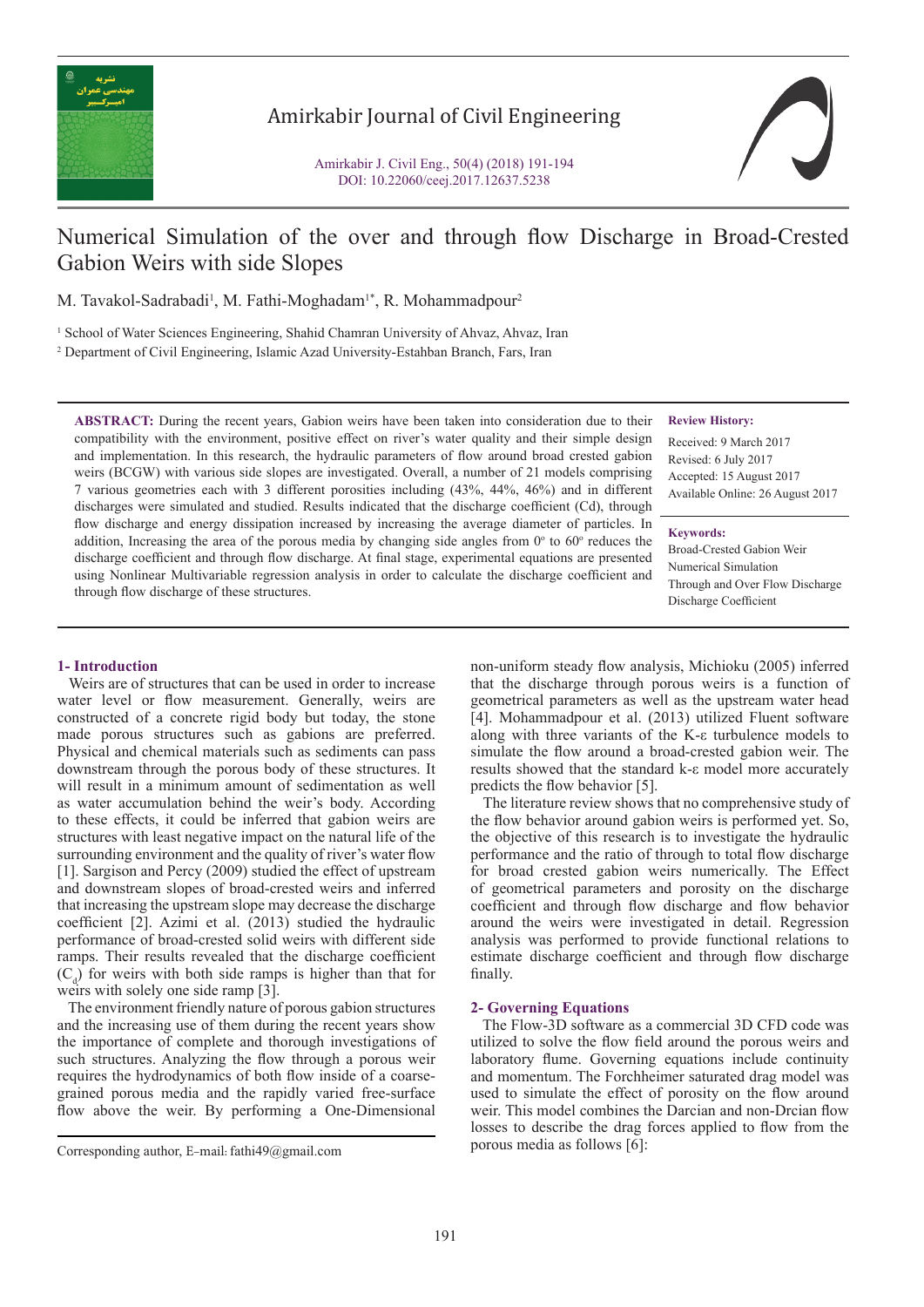$$
F_d = -\frac{1}{\rho u_{microscopic}} \nabla p = \frac{\mu}{\rho} \frac{1 - \phi}{\phi} \left[ A \frac{1 - \phi}{\phi} + B \frac{\text{Re}_p}{d_{pore}} \right] \tag{1}
$$

 Where A and B are media-specific loss coefficients and could be elicited form experimental data,  $\Box$  is the porosity, μ is dynamic viscosity of flow and ρ is the fluid density.

#### **3- Mesh domain and Boundary Layer**

 A structured non-uniform mesh domain was used to simulate the canal and the flow field around the weir. The quality of mesh was improved as it gets closer to the weir. Also, the maximum intensity of mesh is located above the weir in order to provide an accurate estimation of the rapidly varied flow surface above the weir. The size for boundary layer mesh was determined using the  $(Y+)$  index. It is proposed that the value for Y+ must remain between 11.25 and 30 [5]. Thus, the preferred height for the boundary layer cell was determined equal to 5 mm.

#### **4- Model Simulation and Validation**

 The numerical model was validated and calibrated using the laboratory results of [7] performed in the hydraulic laboratory of Shahid Chamran University of Ahvaz. The laboratory flume with 0.3 m width, 0.5 m height, and 10 m length was modeled in the software along with the broad-crested gabion weirs with various geometrical shapes in different discharges from 3 to 30 L/s. Three different aggregations were investigated as described in Table 1

 **Table 1: Aggregation and porosity of simulated weirs**

| Average diameter $d50$ (cm) | Porosity |
|-----------------------------|----------|
| 3 1 3                       | 43%      |
| 22                          | $44\%$   |
| 1 75                        | 46%      |

 Turbulence simulations were performed using three turbulence models of K-ε standard, RNG, and K-ω. The K-K-ε standard turbulence model was opted as the optimum model based on more accurate results and less convergence time compared to other models. Figure 1 shows the validation of results provided by different turbulence models for water surface profile of weirs with 46% porosity.



**Figure 1: Numerical model validation for water surface profile**

### **5- Results and Discussion**

The discharge coefficient  $(C_d)$  for rectangular porous weirs were calculated numerically and compared to that of laboratory test in Figure 2. Results show adequate concordance between numerical and lab results. It could be inferred that increasing the size of filling materials may result in the increase of  $C_d$ . The discharge coefficient for weirs with side slopes of  $60$ and 45 were calculated. Results for  $C_d$  of weirs with solely downstream slope of 60 and 45 are compared to each other in Figure 3. It could be inferred that increasing the angle of side slope decreases the discharge coefficient. Values of the ratio of the through flow discharge to total flow discharge for all weirs were elicited from the software. Figure 4 shows a comparison between the weirs with both upstream and downstream side slopes. It is indicated that increasing the materials size increases the through flow discharge. Also increasing the angle of side slopes reduces the through flow discharge.



**Figure 2: Numerical C<sub>d</sub> vs. laboratory C<sub>d</sub>** 



Figure 3: C<sub>d</sub> for weirs with different downstream slope



**Figure 4: Through flow discharge for weirs with both upstream and downstream side slopes**